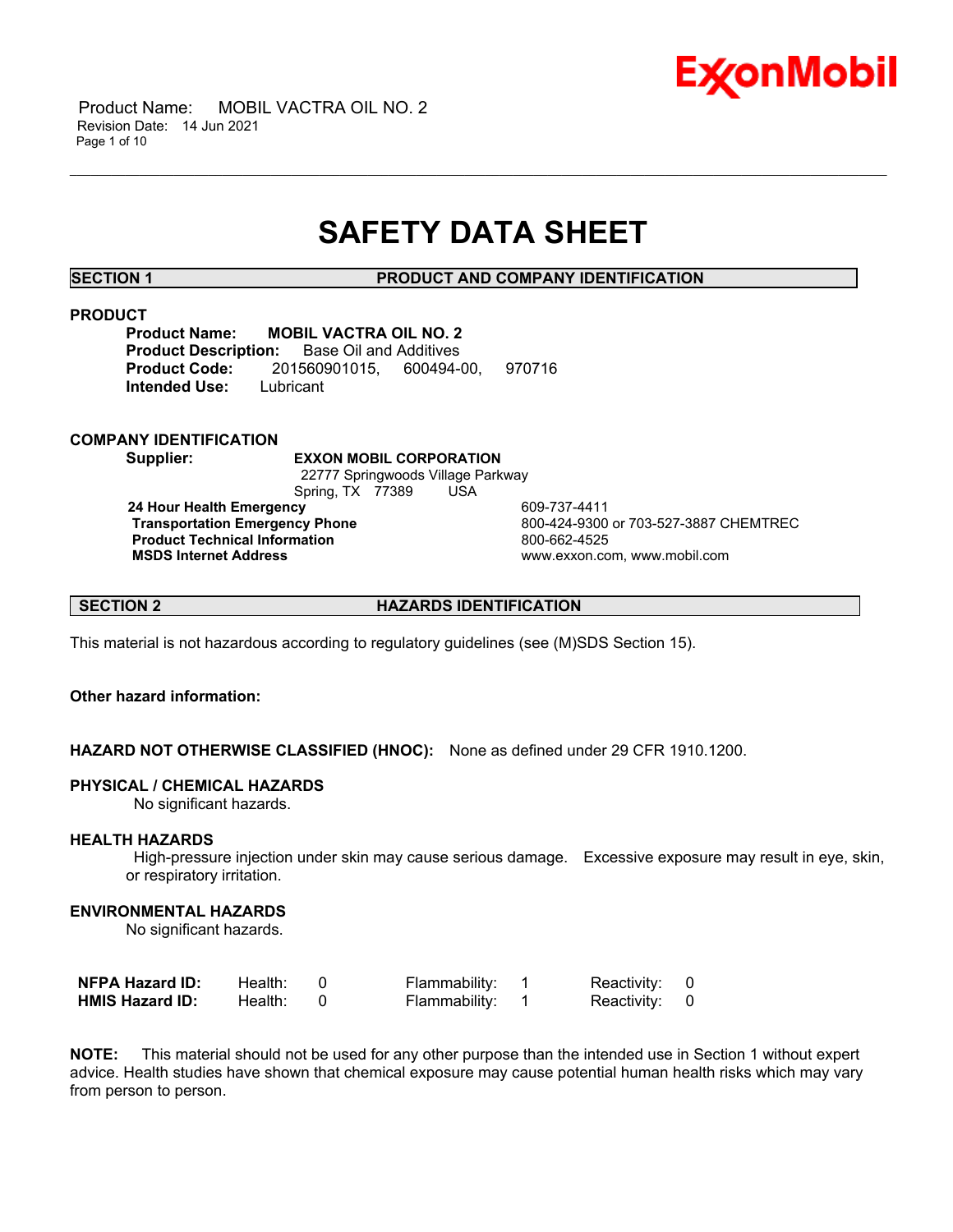

 Product Name: MOBIL VACTRA OIL NO. 2 Revision Date: 14 Jun 2021 Page 2 of 10

#### **SECTION 3 COMPOSITION / INFORMATION ON INGREDIENTS**

This material is defined as a mixture.

#### **Hazardous Substance(s) or Complex Substance(s) required for disclosure**

| <b>Name</b>                                | CAS#                |                 | <b>GHS Hazard Codes</b>                                                                  |
|--------------------------------------------|---------------------|-----------------|------------------------------------------------------------------------------------------|
|                                            |                     | Concentration*  |                                                                                          |
| 2,6-DI-TERT-BUTYL-P-CRESOL                 | 128-37-0            | $0.1 - 5.1\%$   | $H400(M$ factor 1).                                                                      |
|                                            |                     |                 | $H410(M$ factor 1)                                                                       |
| <b>LONG-CHAIN ALKENYL AMINE</b>            | 112-90-3            | $0.025 - 5.1\%$ | H302, H304, H335,<br>H314(1B), H373, H400(M<br>factor 10), H410(M factor<br>$10^{\circ}$ |
| <b>IPHOSPHORIC ACID ESTERS. AMINE SALT</b> | <b>CONFIDENTIAL</b> | $0.1 - 5.1\%$   | H227, H302, H317, H318,<br>H401. H411                                                    |

\_\_\_\_\_\_\_\_\_\_\_\_\_\_\_\_\_\_\_\_\_\_\_\_\_\_\_\_\_\_\_\_\_\_\_\_\_\_\_\_\_\_\_\_\_\_\_\_\_\_\_\_\_\_\_\_\_\_\_\_\_\_\_\_\_\_\_\_\_\_\_\_\_\_\_\_\_\_\_\_\_\_\_\_\_\_\_\_\_\_\_\_\_\_\_\_\_\_\_\_\_\_\_\_\_\_\_\_\_\_\_\_\_\_\_\_\_\_

\* All concentrations are percent by weight unless material is a gas. Gas concentrations are in percent by volume.

As per paragraph (i) of 29 CFR 1910.1200, formulation is considered a trade secret and specific chemical identity and exact percentage (concentration) of composition may have been withheld. Specific chemical identity and exact percentage composition will be provided to health professionals, employees, or designated representatives in accordance with applicable provisions of paragraph (i).

**SECTION 4 FIRST AID MEASURES**

#### **INHALATION**

Remove from further exposure. For those providing assistance, avoid exposure to yourself or others. Use adequate respiratory protection. If respiratory irritation, dizziness, nausea, or unconsciousness occurs, seek immediate medical assistance. If breathing has stopped, assist ventilation with a mechanical device or use mouth-to-mouth resuscitation.

## **SKIN CONTACT**

Wash contact areas with soap and water. If product is injected into or under the skin, or into any part of the body, regardless of the appearance of the wound or its size, the individual should be evaluated immediately by a physician as a surgical emergency. Even though initial symptoms from high pressure injection may be minimal or absent, early surgical treatment within the first few hours may significantly reduce the ultimate extent of injury.

## **EYE CONTACT**

Flush thoroughly with water. If irritation occurs, get medical assistance.

### **INGESTION**

First aid is normally not required. Seek medical attention if discomfort occurs.

#### **SECTION 5 FIRE FIGHTING MEASURES**

### **EXTINGUISHING MEDIA**

**Appropriate Extinguishing Media:** Use water fog, foam, dry chemical or carbon dioxide (CO2) to extinguish flames.

**Inappropriate Extinguishing Media:** Straight Streams of Water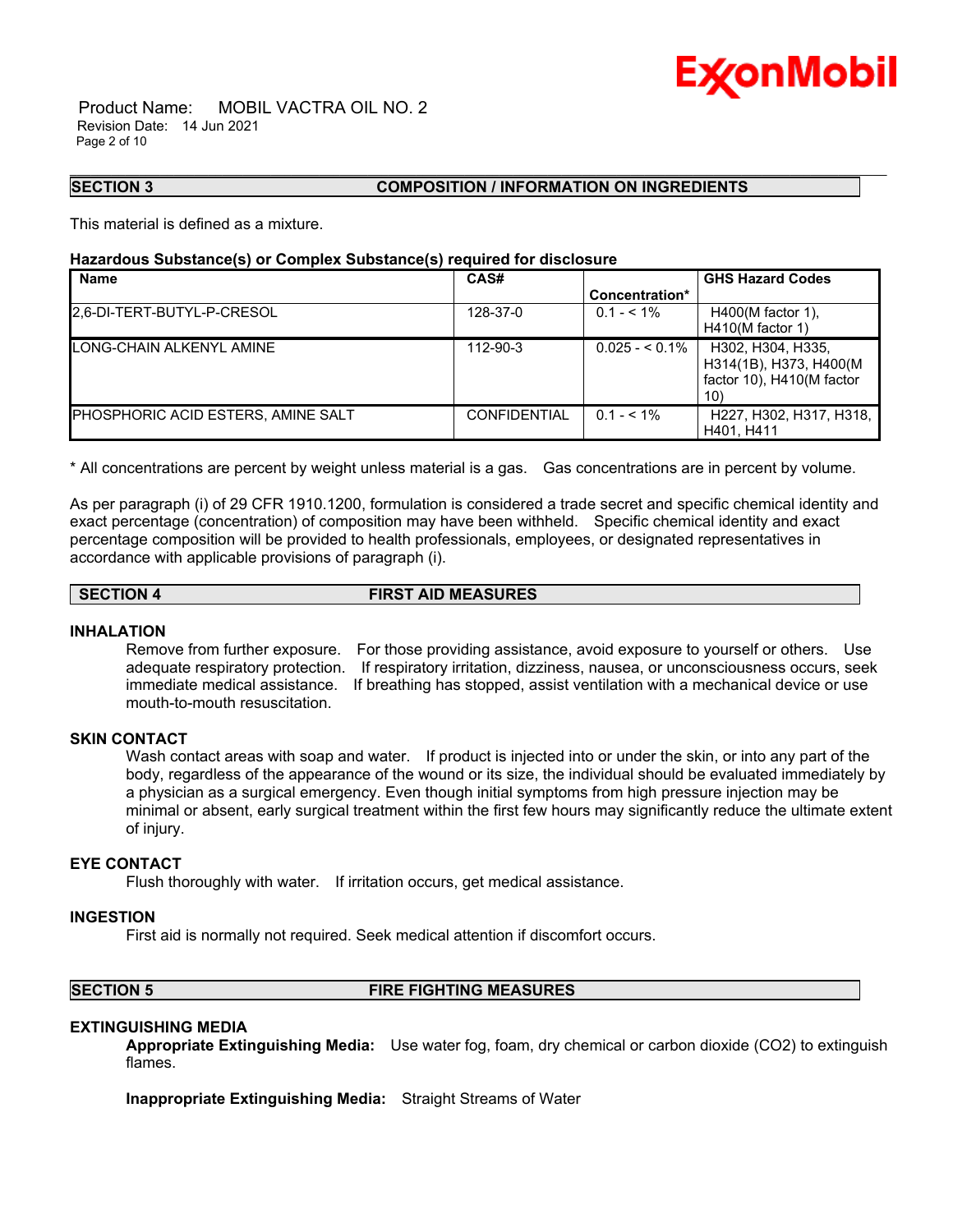## Ex⁄onMobil

 Product Name: MOBIL VACTRA OIL NO. 2 Revision Date: 14 Jun 2021 Page 3 of 10

#### **FIRE FIGHTING**

**Fire Fighting Instructions:** Evacuate area. Prevent runoff from fire control or dilution from entering streams, sewers, or drinking water supply. Firefighters should use standard protective equipment and in enclosed spaces, self-contained breathing apparatus (SCBA). Use water spray to cool fire exposed surfaces and to protect personnel.

\_\_\_\_\_\_\_\_\_\_\_\_\_\_\_\_\_\_\_\_\_\_\_\_\_\_\_\_\_\_\_\_\_\_\_\_\_\_\_\_\_\_\_\_\_\_\_\_\_\_\_\_\_\_\_\_\_\_\_\_\_\_\_\_\_\_\_\_\_\_\_\_\_\_\_\_\_\_\_\_\_\_\_\_\_\_\_\_\_\_\_\_\_\_\_\_\_\_\_\_\_\_\_\_\_\_\_\_\_\_\_\_\_\_\_\_\_\_

**Hazardous Combustion Products:** Aldehydes, Incomplete combustion products, Oxides of carbon, Smoke, Fume, Sulfur oxides

#### **FLAMMABILITY PROPERTIES**

**Flash Point [Method]:** >205°C (401°F) [ASTM D-92] **Flammable Limits (Approximate volume % in air):** LEL: 0.9 UEL: 7.0 **Autoignition Temperature:** N/D

### **SECTION 6 ACCIDENTAL RELEASE MEASURES**

## **NOTIFICATION PROCEDURES**

In the event of a spill or accidental release, notify relevant authorities in accordance with all applicable regulations. US regulations require reporting releases of this material to the environment which exceed the applicable reportable quantity or oil spills which could reach any waterway including intermittent dry creeks. The National Response Center can be reached at (800)424-8802.

#### **PROTECTIVE MEASURES**

Avoid contact with spilled material. See Section 5 for fire fighting information. See the Hazard Identification Section for Significant Hazards. See Section 4 for First Aid Advice. See Section 8 for advice on the minimum requirements for personal protective equipment. Additional protective measures may be necessary, depending on the specific circumstances and/or the expert judgment of the emergency responders.

For emergency responders: Respiratory protection: respiratory protection will be necessary only in special cases, e.g., formation of mists. Half-face or full-face respirator with filter(s) for dust/organic vapor or Self Contained Breathing Apparatus (SCBA) can be used depending on the size of spill and potential level of exposure. If the exposure cannot be completely characterized or an oxygen deficient atmosphere is possible or anticipated, SCBA is recommended. Work gloves that are resistant to hydrocarbons are recommended. Gloves made of polyvinyl acetate (PVA) are not water-resistant and are not suitable for emergency use. Chemical goggles are recommended if splashes or contact with eyes is possible. Small spills: normal antistatic work clothes are usually adequate. Large spills: full body suit of chemical resistant, antistatic material is recommended.

#### **SPILL MANAGEMENT**

Land Spill: Stop leak if you can do it without risk. Recover by pumping or with suitable absorbent.

**Water Spill:** Stop leak if you can do it without risk. Confine the spill immediately with booms. Warn other shipping. Remove from the surface by skimming or with suitable absorbents. Seek the advice of a specialist before using dispersants.

Water spill and land spill recommendations are based on the most likely spill scenario for this material; however, geographic conditions, wind, temperature, (and in the case of a water spill) wave and current direction and speed may greatly influence the appropriate action to be taken. For this reason, local experts should be consulted. Note: Local regulations may prescribe or limit action to be taken.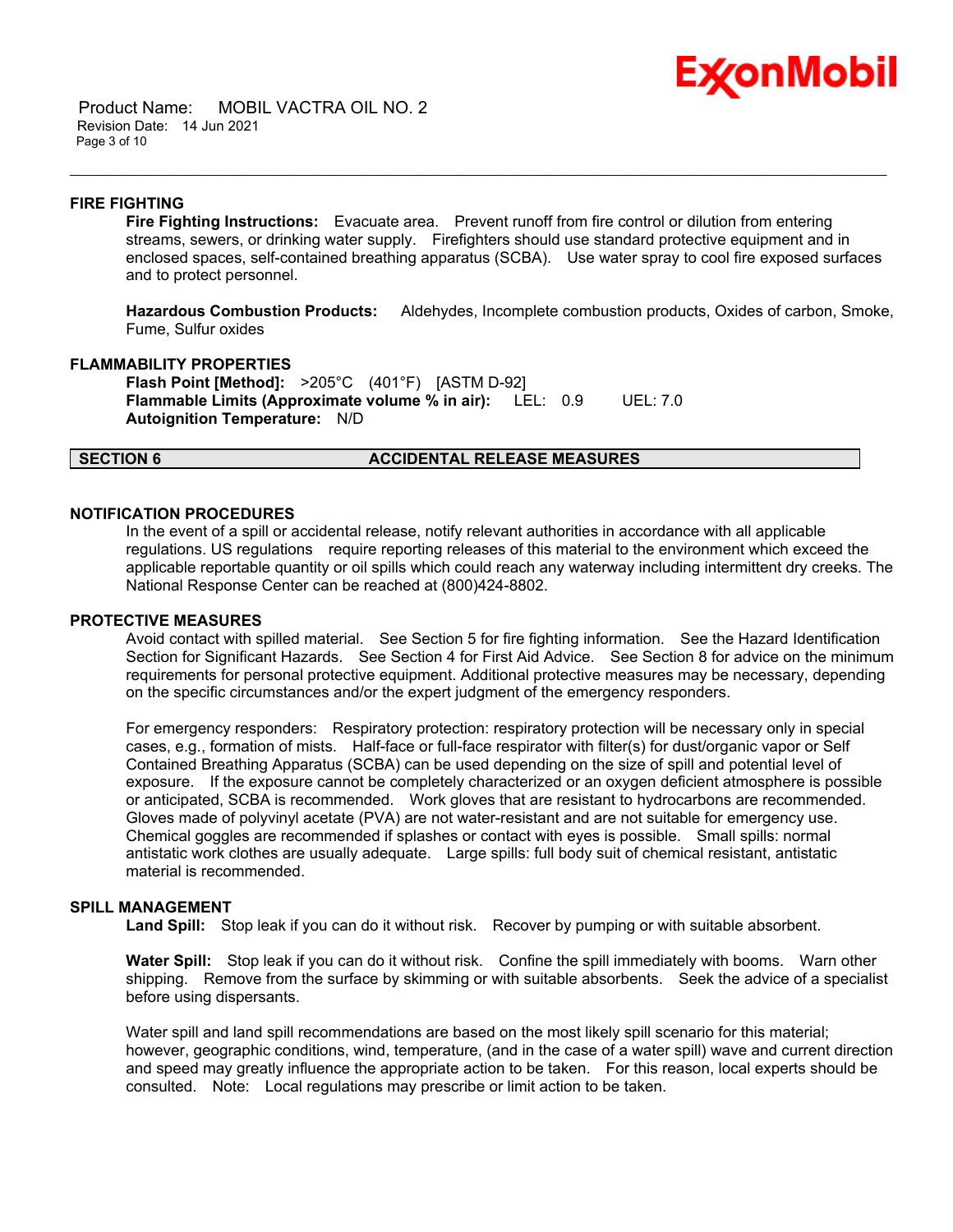

 Product Name: MOBIL VACTRA OIL NO. 2 Revision Date: 14 Jun 2021 Page 4 of 10

## **ENVIRONMENTAL PRECAUTIONS**

Large Spills: Dike far ahead of liquid spill for later recovery and disposal. Prevent entry into waterways, sewers, basements or confined areas.

\_\_\_\_\_\_\_\_\_\_\_\_\_\_\_\_\_\_\_\_\_\_\_\_\_\_\_\_\_\_\_\_\_\_\_\_\_\_\_\_\_\_\_\_\_\_\_\_\_\_\_\_\_\_\_\_\_\_\_\_\_\_\_\_\_\_\_\_\_\_\_\_\_\_\_\_\_\_\_\_\_\_\_\_\_\_\_\_\_\_\_\_\_\_\_\_\_\_\_\_\_\_\_\_\_\_\_\_\_\_\_\_\_\_\_\_\_\_

#### **SECTION 7 HANDLING AND STORAGE**

#### **HANDLING**

 Prevent small spills and leakage to avoid slip hazard. Material can accumulate static charges which may cause an electrical spark (ignition source). When the material is handled in bulk, an electrical spark could ignite any flammable vapors from liquids or residues that may be present (e.g., during switch-loading operations). Use proper bonding and/or ground procedures. However, bonding and grounds may not eliminate the hazard from static accumulation. Consult local applicable standards for guidance. Additional references include American Petroleum Institute 2003 (Protection Against Ignitions Arising out of Static, Lightning and Stray Currents) or National Fire Protection Agency 77 (Recommended Practice on Static Electricity) or CENELEC CLC/TR 50404 (Electrostatics - Code of practice for the avoidance of hazards due to static electricity).

**Static Accumulator:** This material is a static accumulator.

### **STORAGE**

The type of container used to store the material may affect static accumulation and dissipation. Do not store in open or unlabelled containers. Keep away from incompatible materials.

**SECTION 8 EXPOSURE CONTROLS / PERSONAL PROTECTION**

## **EXPOSURE LIMIT VALUES**

#### **Exposure limits/standards (Note: Exposure limits are not additive)**

| <b>Substance Name</b>        | Form                               | Limit / Standard |                  | <b>NOTE</b> | <b>Source</b> |
|------------------------------|------------------------------------|------------------|------------------|-------------|---------------|
| 2.6-DI-TERT-BUTYL-P-CRESOL - | Inhalable<br>fraction and<br>vapor | <b>TWA</b>       | $2 \text{ mg/m}$ | N/A         | <b>ACGIH</b>  |

**Exposure limits/standards for materials that can be formed when handling this product:** When mists/aerosols can occur the following are recommended:  $5 \text{ mg/m}^3$  - ACGIH TLV (inhalable fraction),  $5 \text{ mg/m}^3$  - OSHA PEL.

NOTE: Limits/standards shown for guidance only. Follow applicable regulations.

No biological limits allocated.

## **ENGINEERING CONTROLS**

The level of protection and types of controls necessary will vary depending upon potential exposure conditions. Control measures to consider:

No special requirements under ordinary conditions of use and with adequate ventilation.

#### **PERSONAL PROTECTION**

Personal protective equipment selections vary based on potential exposure conditions such as applications,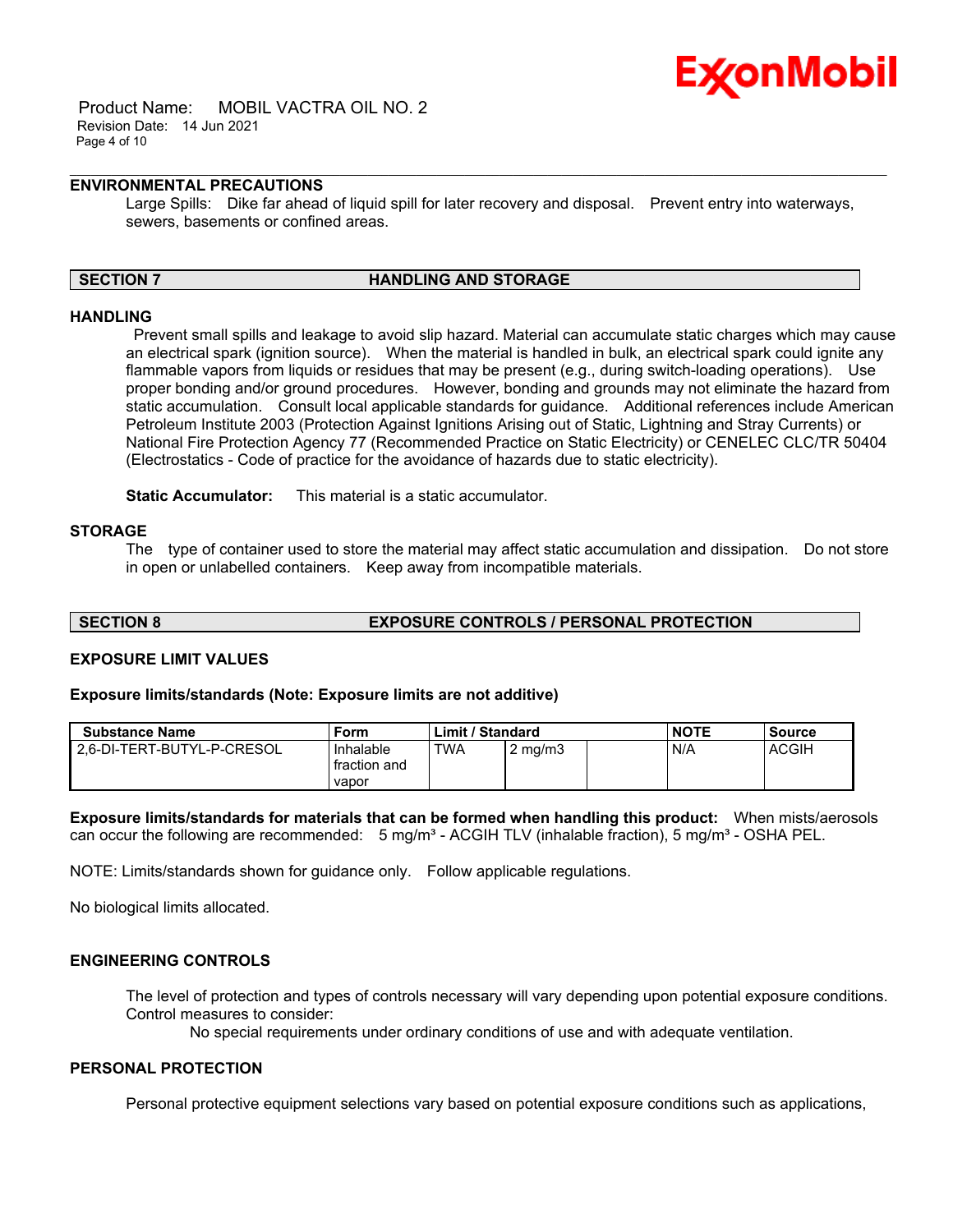# **Ex⁄onMobil**

 Product Name: MOBIL VACTRA OIL NO. 2 Revision Date: 14 Jun 2021 Page 5 of 10

> handling practices, concentration and ventilation. Information on the selection of protective equipment for use with this material, as provided below, is based upon intended, normal usage.

\_\_\_\_\_\_\_\_\_\_\_\_\_\_\_\_\_\_\_\_\_\_\_\_\_\_\_\_\_\_\_\_\_\_\_\_\_\_\_\_\_\_\_\_\_\_\_\_\_\_\_\_\_\_\_\_\_\_\_\_\_\_\_\_\_\_\_\_\_\_\_\_\_\_\_\_\_\_\_\_\_\_\_\_\_\_\_\_\_\_\_\_\_\_\_\_\_\_\_\_\_\_\_\_\_\_\_\_\_\_\_\_\_\_\_\_\_\_

**Respiratory Protection:** If engineering controls do not maintain airborne contaminant concentrations at a level which is adequate to protect worker health, an approved respirator may be appropriate. Respirator selection, use, and maintenance must be in accordance with regulatory requirements, if applicable. Types of respirators to be considered for this material include:

No special requirements under ordinary conditions of use and with adequate ventilation.

For high airborne concentrations, use an approved supplied-air respirator, operated in positive pressure mode. Supplied air respirators with an escape bottle may be appropriate when oxygen levels are inadequate, gas/vapor warning properties are poor, or if air purifying filter capacity/rating may be exceeded.

**Hand Protection:** Any specific glove information provided is based on published literature and glove manufacturer data. Glove suitability and breakthrough time will differ depending on the specific use conditions. Contact the glove manufacturer for specific advice on glove selection and breakthrough times for your use conditions. Inspect and replace worn or damaged gloves. The types of gloves to be considered for this material include:

No protection is ordinarily required under normal conditions of use.

**Eye Protection:** If contact is likely, safety glasses with side shields are recommended.

**Skin and Body Protection:** Any specific clothing information provided is based on published literature or manufacturer data. The types of clothing to be considered for this material include:

 No skin protection is ordinarily required under normal conditions of use. In accordance with good industrial hygiene practices, precautions should be taken to avoid skin contact.

**Specific Hygiene Measures:** Always observe good personal hygiene measures, such as washing after handling the material and before eating, drinking, and/or smoking. Routinely wash work clothing and protective equipment to remove contaminants. Discard contaminated clothing and footwear that cannot be cleaned. Practice good housekeeping.

### **ENVIRONMENTAL CONTROLS**

 Comply with applicable environmental regulations limiting discharge to air, water and soil. Protect the environment by applying appropriate control measures to prevent or limit emissions.

## **SECTION 9 PHYSICAL AND CHEMICAL PROPERTIES**

**Note: Physical and chemical properties are provided for safety, health and environmental considerations only and may not fully represent product specifications. Contact the Supplier for additional information.**

#### **GENERAL INFORMATION**

**Physical State:** Liquid **Color:** Brown **Odor:** Characteristic **Odor Threshold:** N/D

**IMPORTANT HEALTH, SAFETY, AND ENVIRONMENTAL INFORMATION Relative Density (at 15 °C):** 0.883 **Flammability (Solid, Gas):** N/A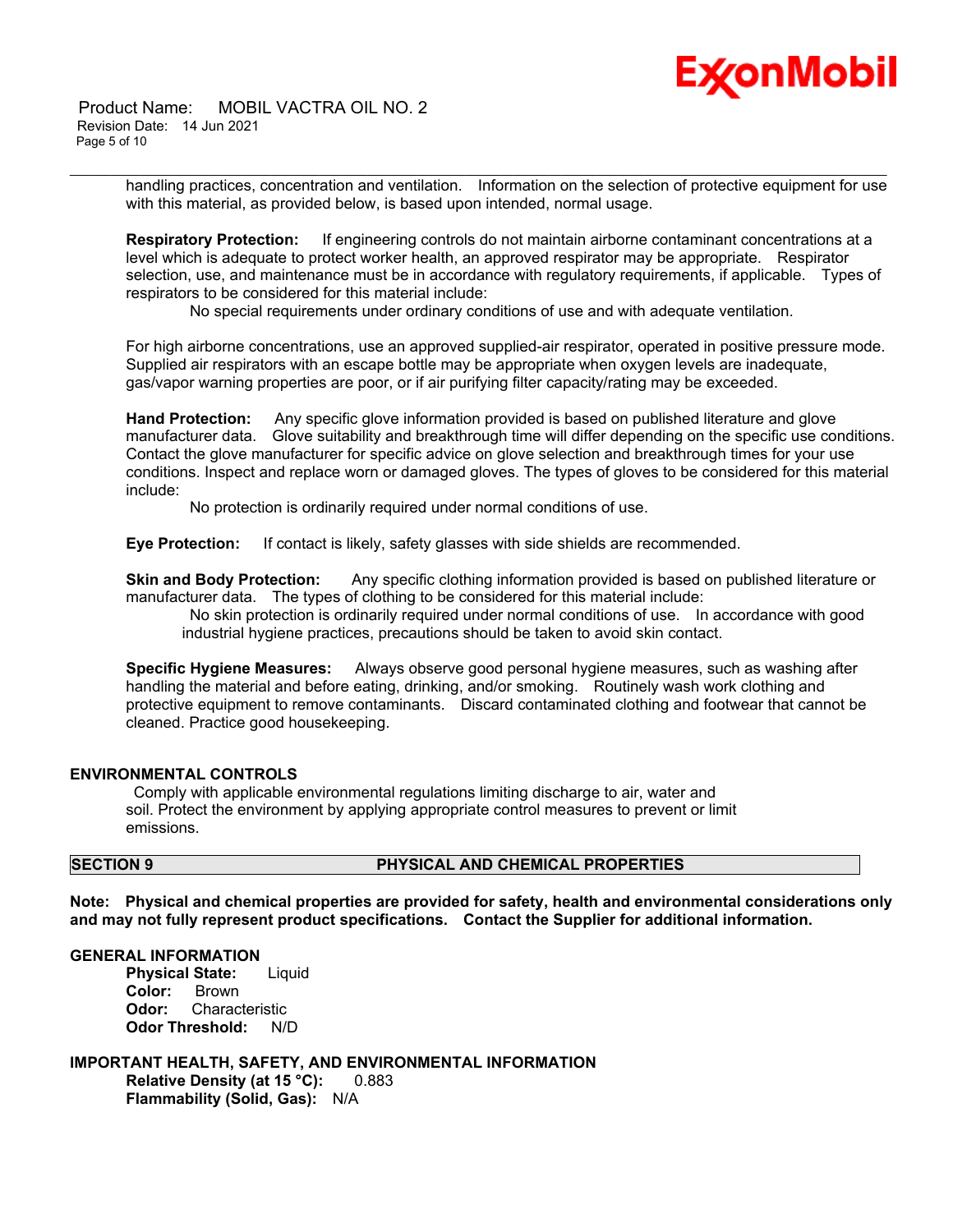

 Product Name: MOBIL VACTRA OIL NO. 2 Revision Date: 14 Jun 2021 Page 6 of 10

> **Flash Point [Method]:** >205°C (401°F) [ASTM D-92] **Flammable Limits (Approximate volume % in air):** LEL: 0.9 UEL: 7.0 **Autoignition Temperature:** N/D **Boiling Point / Range:** > 316°C (600°F) **Decomposition Temperature:** N/D **Vapor Density (Air = 1):** > 2 at 101 kPa **Vapor Pressure:** < 0.013 kPa (0.1 mm Hg) at 20 °C **Evaporation Rate (n-butyl acetate = 1):** N/D **pH:** N/A **Log Pow (n-Octanol/Water Partition Coefficient):** > 3.5 **Solubility in Water:** Negligible **Viscosity:** 68 cSt (68 mm2/sec) at 40 °C | 8.6 cSt (8.6 mm2/sec) at 100 °C [ASTM D 445] **Oxidizing Properties:** See Hazards Identification Section.

\_\_\_\_\_\_\_\_\_\_\_\_\_\_\_\_\_\_\_\_\_\_\_\_\_\_\_\_\_\_\_\_\_\_\_\_\_\_\_\_\_\_\_\_\_\_\_\_\_\_\_\_\_\_\_\_\_\_\_\_\_\_\_\_\_\_\_\_\_\_\_\_\_\_\_\_\_\_\_\_\_\_\_\_\_\_\_\_\_\_\_\_\_\_\_\_\_\_\_\_\_\_\_\_\_\_\_\_\_\_\_\_\_\_\_\_\_\_

#### **OTHER INFORMATION**

**Freezing Point:** N/D **Melting Point:** N/A **Pour Point:** -6°C (21°F) **DMSO Extract (mineral oil only), IP-346:** < 3 %wt

#### **SECTION 10 STABILITY AND REACTIVITY**

**REACTIVITY:** See sub-sections below.

**STABILITY:** Material is stable under normal conditions.

**CONDITIONS TO AVOID:** Excessive heat. High energy sources of ignition.

**MATERIALS TO AVOID:** Strong oxidizers

**HAZARDOUS DECOMPOSITION PRODUCTS:** Material does not decompose at ambient temperatures.

**POSSIBILITY OF HAZARDOUS REACTIONS:** Hazardous polymerization will not occur.

#### **SECTION 11 TOXICOLOGICAL INFORMATION**

#### **INFORMATION ON TOXICOLOGICAL EFFECTS**

| <b>Hazard Class</b>                                           | <b>Conclusion / Remarks</b>                                                                      |  |  |
|---------------------------------------------------------------|--------------------------------------------------------------------------------------------------|--|--|
| <b>Inhalation</b>                                             |                                                                                                  |  |  |
| Acute Toxicity: No end point data for<br>material.            | Minimally Toxic. Based on assessment of the components.                                          |  |  |
| Irritation: No end point data for material.                   | Negligible hazard at ambient/normal handling temperatures.                                       |  |  |
| Ingestion                                                     |                                                                                                  |  |  |
| Acute Toxicity: No end point data for<br>material.            | Minimally Toxic. Based on assessment of the components.                                          |  |  |
| <b>Skin</b>                                                   |                                                                                                  |  |  |
| Acute Toxicity: No end point data for<br>material.            | Minimally Toxic. Based on assessment of the components.                                          |  |  |
| Skin Corrosion/Irritation: No end point data<br>for material. | Negligible irritation to skin at ambient temperatures. Based on<br>assessment of the components. |  |  |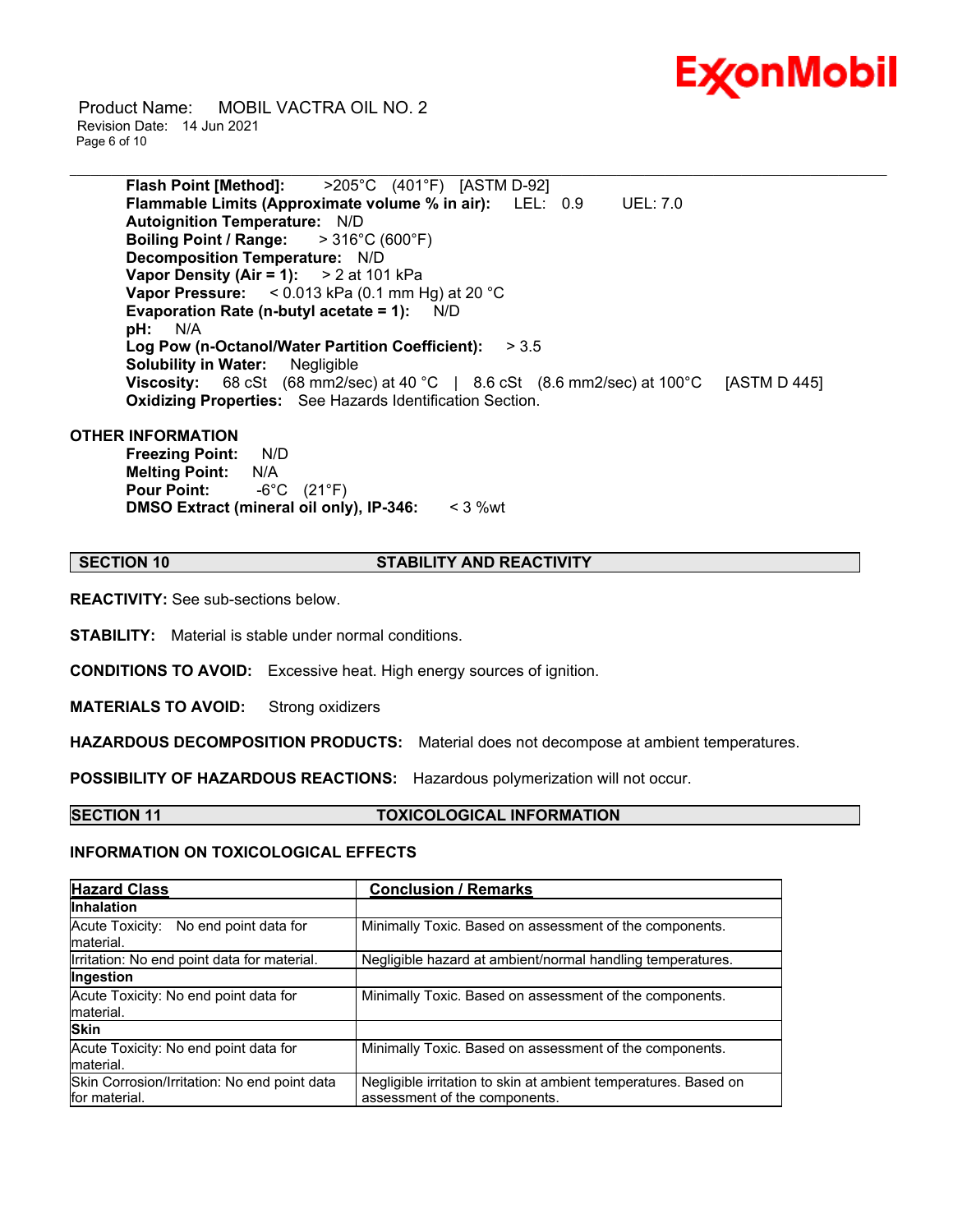

 Product Name: MOBIL VACTRA OIL NO. 2 Revision Date: 14 Jun 2021 Page 7 of 10

| Eye                                               |                                                                  |  |  |
|---------------------------------------------------|------------------------------------------------------------------|--|--|
| Serious Eye Damage/Irritation: No end point       | May cause mild, short-lasting discomfort to eyes. Based on       |  |  |
| data for material.                                | assessment of the components.                                    |  |  |
| Sensitization                                     |                                                                  |  |  |
| Respiratory Sensitization: No end point data      | Not expected to be a respiratory sensitizer.                     |  |  |
| lfor material.                                    |                                                                  |  |  |
| Skin Sensitization: No end point data for         | Not expected to be a skin sensitizer. Based on assessment of the |  |  |
| material.                                         | components.                                                      |  |  |
| <b>Aspiration:</b> Data available.                | Not expected to be an aspiration hazard. Based on physico-       |  |  |
|                                                   | chemical properties of the material.                             |  |  |
| Germ Cell Mutagenicity: No end point data         | Not expected to be a germ cell mutagen. Based on assessment of   |  |  |
| lfor material.                                    | the components.                                                  |  |  |
| Carcinogenicity: No end point data for            | Not expected to cause cancer. Based on assessment of the         |  |  |
| material.                                         | components.                                                      |  |  |
| <b>Reproductive Toxicity:</b> No end point data   | Not expected to be a reproductive toxicant. Based on assessment  |  |  |
| lfor material.                                    | of the components.                                               |  |  |
| <b>Lactation:</b> No end point data for material. | Not expected to cause harm to breast-fed children.               |  |  |
| <b>Specific Target Organ Toxicity (STOT)</b>      |                                                                  |  |  |
| Single Exposure: No end point data for            | Not expected to cause organ damage from a single exposure.       |  |  |
| lmaterial.                                        |                                                                  |  |  |
| Repeated Exposure: No end point data for          | Not expected to cause organ damage from prolonged or repeated    |  |  |
| lmaterial.                                        | exposure. Based on assessment of the components.                 |  |  |

\_\_\_\_\_\_\_\_\_\_\_\_\_\_\_\_\_\_\_\_\_\_\_\_\_\_\_\_\_\_\_\_\_\_\_\_\_\_\_\_\_\_\_\_\_\_\_\_\_\_\_\_\_\_\_\_\_\_\_\_\_\_\_\_\_\_\_\_\_\_\_\_\_\_\_\_\_\_\_\_\_\_\_\_\_\_\_\_\_\_\_\_\_\_\_\_\_\_\_\_\_\_\_\_\_\_\_\_\_\_\_\_\_\_\_\_\_\_

#### **OTHER INFORMATION For the product itself:**

Component concentrations in this formulation would not be expected to cause skin sensitization, based on tests of the components, this formulation, or similar formulations.

### **Contains:**

Base oil severely refined: Not carcinogenic in animal studies. Representative material passes IP-346, Modified Ames test, and/or other screening tests. Dermal and inhalation studies showed minimal effects; lung non-specific infiltration of immune cells, oil deposition and minimal granuloma formation. Not sensitizing in test animals.

### **The following ingredients are cited on the lists below:** None.

|                | --REGULATORY LISTS SEARCHED-- |               |
|----------------|-------------------------------|---------------|
| $1 =$ NTP CARC | $3 = IARC 1$                  | $5 = IARC2B$  |
| $2 = NTP$ SUS  | $4 = IARC 2A$                 | 6 = OSHA CARC |

### **SECTION 12 ECOLOGICAL INFORMATION**

The information given is based on data for the material, components of the material, or for similar materials, through the application of bridging principals.

### **ECOTOXICITY**

Material -- Not expected to be harmful to aquatic organisms.

### **MOBILITY**

Base oil component -- Low solubility and floats and is expected to migrate from water to the land.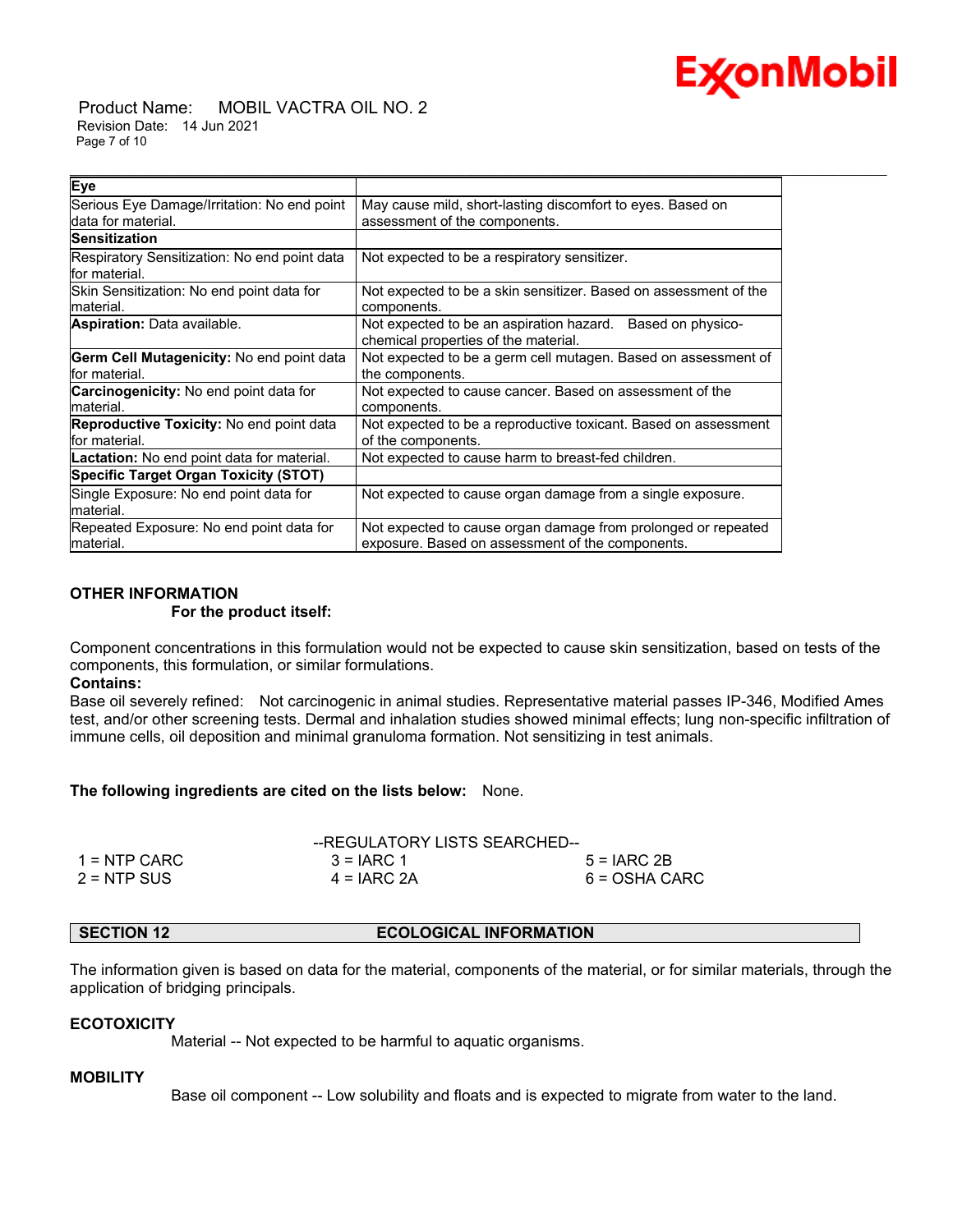## Ex⁄onMobil

 Product Name: MOBIL VACTRA OIL NO. 2 Revision Date: 14 Jun 2021 Page 8 of 10

Expected to partition to sediment and wastewater solids.

#### **PERSISTENCE AND DEGRADABILITY**

#### **Biodegradation:**

Base oil component -- Expected to be inherently biodegradable

#### **BIOACCUMULATION POTENTIAL**

 Base oil component -- Has the potential to bioaccumulate, however metabolism or physical properties may reduce the bioconcentration or limit bioavailability.

\_\_\_\_\_\_\_\_\_\_\_\_\_\_\_\_\_\_\_\_\_\_\_\_\_\_\_\_\_\_\_\_\_\_\_\_\_\_\_\_\_\_\_\_\_\_\_\_\_\_\_\_\_\_\_\_\_\_\_\_\_\_\_\_\_\_\_\_\_\_\_\_\_\_\_\_\_\_\_\_\_\_\_\_\_\_\_\_\_\_\_\_\_\_\_\_\_\_\_\_\_\_\_\_\_\_\_\_\_\_\_\_\_\_\_\_\_\_

#### **OTHER ECOLOGICAL INFORMATION**

**VOC:** 1.1 G/L [ASTM E1868-10]

#### **SECTION 13 DISPOSAL CONSIDERATIONS**

Disposal recommendations based on material as supplied. Disposal must be in accordance with current applicable laws and regulations, and material characteristics at time of disposal.

#### **DISPOSAL RECOMMENDATIONS**

 Product is suitable for burning in an enclosed controlled burner for fuel value or disposal by supervised incineration at very high temperatures to prevent formation of undesirable combustion products. Protect the environment. Dispose of used oil at designated sites. Minimize skin contact. Do not mix used oils with solvents, brake fluids or coolants.

#### **REGULATORY DISPOSAL INFORMATION**

 RCRA Information: The unused product, in our opinion, is not specifically listed by the EPA as a hazardous waste (40 CFR, Part 261D), nor is it formulated to contain materials which are listed as hazardous wastes. It does not exhibit the hazardous characteristics of ignitability, corrositivity or reactivity and is not formulated with contaminants as determined by the Toxicity Characteristic Leaching Procedure (TCLP). However, used product may be regulated.

**Empty Container Warning** Empty Container Warning (where applicable): Empty containers may contain residue and can be dangerous. Do not attempt to refill or clean containers without proper instructions. Empty drums should be completely drained and safely stored until appropriately reconditioned or disposed. Empty containers should be taken for recycling, recovery, or disposal through suitably qualified or licensed contractor and in accordance with governmental regulations. DO NOT PRESSURISE, CUT, WELD, BRAZE, SOLDER, DRILL, GRIND, OR EXPOSE SUCH CONTAINERS TO HEAT, FLAME, SPARKS, STATIC ELECTRICITY, OR OTHER SOURCES OF IGNITION. THEY MAY EXPLODE AND CAUSE INJURY OR DEATH.

#### **SECTION 14 TRANSPORT INFORMATION**

- **LAND (DOT):** Not Regulated for Land Transport
- **LAND (TDG):** Not Regulated for Land Transport
- **SEA (IMDG):** Not Regulated for Sea Transport according to IMDG-Code

**Marine Pollutant:** No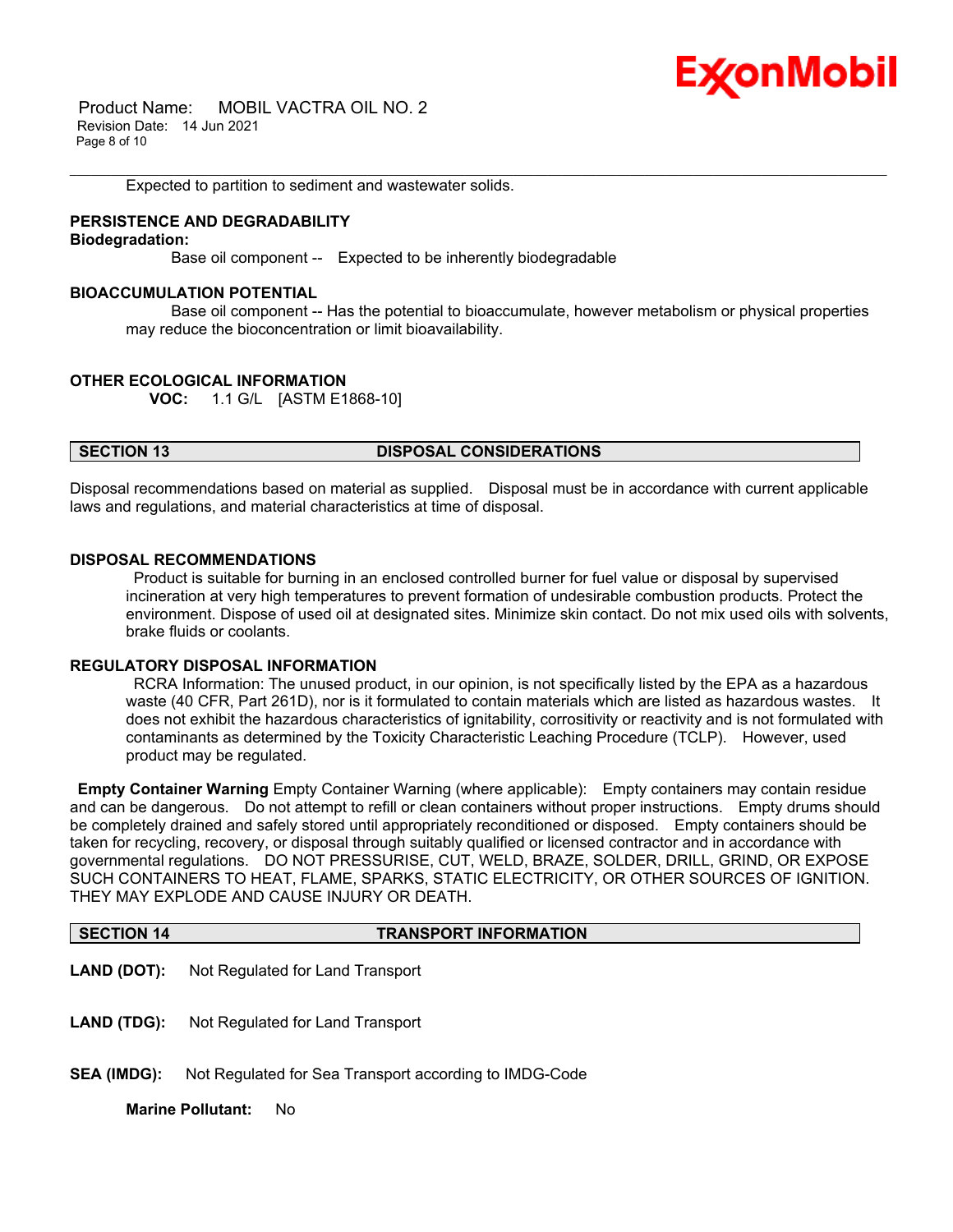

### **AIR (IATA):** Not Regulated for Air Transport

#### **SECTION 15 REGULATORY INFORMATION**

**OSHA HAZARD COMMUNICATION STANDARD:** This material is not considered hazardous in accordance with OSHA HazCom 2012, 29 CFR 1910.1200.

\_\_\_\_\_\_\_\_\_\_\_\_\_\_\_\_\_\_\_\_\_\_\_\_\_\_\_\_\_\_\_\_\_\_\_\_\_\_\_\_\_\_\_\_\_\_\_\_\_\_\_\_\_\_\_\_\_\_\_\_\_\_\_\_\_\_\_\_\_\_\_\_\_\_\_\_\_\_\_\_\_\_\_\_\_\_\_\_\_\_\_\_\_\_\_\_\_\_\_\_\_\_\_\_\_\_\_\_\_\_\_\_\_\_\_\_\_\_

**Listed or exempt from listing/notification on the following chemical inventories:** AIIC, DSL, ENCS, IECSC, KECI, PICCS, TCSI, TSCA

**SARA 302:** No chemicals in this material are subject to the reporting requirements of SARA Title III, Section 302

#### **SARA (311/312) REPORTABLE GHS HAZARD CLASSES:** None.

**SARA (313) TOXIC RELEASE INVENTORY:** This material contains no chemicals subject to the supplier notification requirements of the SARA 313 Toxic Release Program.

#### **The following ingredients are cited on the lists below:**

| <b>Chemical Name</b>       | <b>CAS Number</b> | <b>List Citations</b> |
|----------------------------|-------------------|-----------------------|
| 2,6-DI-TERT-BUTYL-P-CRESOL | 128-37-0          |                       |

|                 | --REGULATORY LISTS SEARCHED-- |                     |               |
|-----------------|-------------------------------|---------------------|---------------|
| $1 = ACGIH ALL$ | $6 = TSCA 5a2$                | $11 = CA$ P65 REPRO | $16 = MN$ RTK |
| $2 = ACGIH A1$  | $7 = TSCA5e$                  | $12 = CA$ RTK       | $17 = NJ RTK$ |
| $3 = ACGIH A2$  | $8 = TSCA6$                   | $13 = IL$ RTK       | $18 = PA RTK$ |
| 4 = OSHA Z      | $9 = TSCA 12b$                | $14 = LA RTK$       | 19 = RI RTK   |
| 5 = TSCA 4      | $10 = CA$ P65 CARC            | $15 = M1 293$       |               |

Code key: CARC=Carcinogen; REPRO=Reproductive

**SECTION 16 OTHER INFORMATION**

 $N/D$  = Not determined,  $N/A$  = Not applicable

### **KEY TO THE H-CODES CONTAINED IN SECTION 3 OF THIS DOCUMENT (for information only):**

H227: Combustible liquid; Flammable Liquid, Cat 4

H302: Harmful if swallowed; Acute Tox Oral, Cat 4

H304: May be fatal if swallowed and enters airways; Aspiration, Cat 1

H314(1B): Causes severe skin burns and eye damage; Skin Corr/Irritation, Cat 1B

H317: May cause allergic skin reaction; Skin Sensitization, Cat 1

H318: Causes serious eye damage; Serious Eye Damage/Irr, Cat 1

H335: May cause respiratory irritation; Target Organ Single, Resp Irr

H373: May cause damage to organs through prolonged or repeated exposure; Target Organ, Repeated, Cat 2